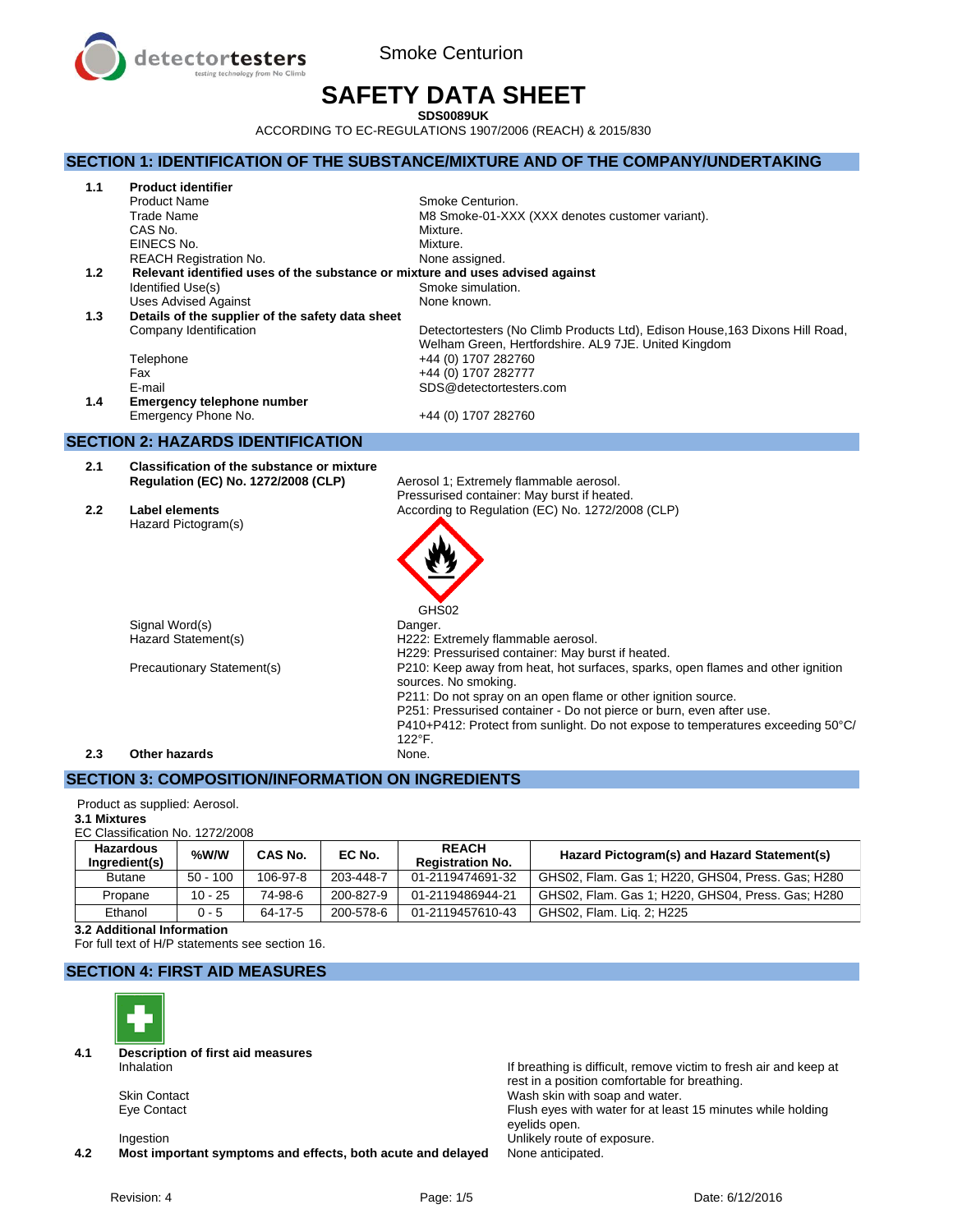

**4.3 Indication of any immediate medical attention and special treatment needed**

Unlikely to be required but if necessary treat symptomatically.

# **SECTION 5: FIREFIGHTING MEASURES**

Pressurised container: May burst if heated.

**5.1 Extinguishing media** Suitable Extinguishing media **Extinguish with carbon dioxide**, dry chemical, foam or waterspray. Unsuitable extinguishing media<br> **Special hazards arising from the substance or mixture** Heating may cause pressure rise with risk of bursting. **5.2 Special hazards arising from the substance or mixture 5.3 Advice for fire-fighters Figure 12 Fire fighters should wear complete protective clothing including self**contained breathing apparatus. If it is safe to do so, containers should be removed from fire area because they are likely to rupture under fire conditions.

### **SECTION 6: ACCIDENTAL RELEASE MEASURES**

The product is an aerosol. It is unlikely to present spillage or leakage hazard. In case of rupture, released content should be contained as any other solvent spill.

| 6.1 | Personal precautions, protective equipment and | Ensure adequate ventilation. Wear suitable gloves and eye/face             |
|-----|------------------------------------------------|----------------------------------------------------------------------------|
|     | emergency procedures                           | protection.                                                                |
| 6.2 | <b>Environmental precautions</b>               | Do not release large quantities into the surface water or into drains.     |
| 6.3 | Methods and material for containment and       | Collect mechanically and dispose of according to Section 13. Adsorb        |
|     | cleaning up                                    | spillages onto sand, earth or any suitable adsorbent material. Transfer to |
|     |                                                | a lidded container for disposal or recovery. Containers must not be        |
|     |                                                | punctured or destroyed by burning, even when empty.                        |
| 6.4 | Reference to other sections                    | See Also Section: 8, 13.                                                   |

# **SECTION 7: HANDLING AND STORAGE**

| 7.1 | Precautions for safe handling                                   | Keep away from heat, hot surfaces, sparks, open flames and other ignition<br>sources. No smoking. Do not pierce or burn, even after use. Do not spray on a<br>naked flame or any incandescent material. Provide adequate ventilation.<br>Do not eat, drink or smoke during work. Wash hands thoroughly after handling. |
|-----|-----------------------------------------------------------------|------------------------------------------------------------------------------------------------------------------------------------------------------------------------------------------------------------------------------------------------------------------------------------------------------------------------|
| 7.2 | Conditions for safe storage, including any<br>incompatibilities | Observe official regulations on storing packagings with pressurised containers.                                                                                                                                                                                                                                        |
|     | Storage temperature                                             | Pressurized container: protect from sunlight and do not expose to temperatures<br>exceeding 50 °C.                                                                                                                                                                                                                     |
|     | Storage life                                                    | Stable under normal conditions.                                                                                                                                                                                                                                                                                        |
|     | Incompatible materials                                          | None anticipated.                                                                                                                                                                                                                                                                                                      |
| 7.3 | Specific end use(s)                                             | Smoke simulation.                                                                                                                                                                                                                                                                                                      |

# **SECTION 8: EXPOSURE CONTROLS/PERSONAL PROTECTION**

#### **8.1 Control parameters 8.1.1 Occupational Exposure Limits**

| 0.1.1<br>OCCUDATIONAL EXPOSULE LINNIS                                                                                                                                                                                         |          |                          |                                                  |            |                           |             |
|-------------------------------------------------------------------------------------------------------------------------------------------------------------------------------------------------------------------------------|----------|--------------------------|--------------------------------------------------|------------|---------------------------|-------------|
| <b>SUBSTANCE</b>                                                                                                                                                                                                              | CAS No.  | . (8 hr TWA ppm)<br>LTEL | LTEL $(8 \text{ hr} \text{ TWA} \text{ ma/m}^3)$ | STEL (ppm) | STEL (ma/m <sup>3</sup> ) | <b>Note</b> |
| <b>Butane</b>                                                                                                                                                                                                                 | 106-97-8 | 600                      | .450                                             | 750        | 1810                      | WEL         |
| Ethanol                                                                                                                                                                                                                       | 64-17-5  | 1000                     | 920                                              |            |                           | WEL         |
| $M/T$ and $M$ and $T$ and $T$ and $T$ are $T$ and $T$ and $T$ and $T$ and $T$ and $T$ and $T$ and $T$ and $T$ and $T$ and $T$ and $T$ and $T$ and $T$ and $T$ and $T$ and $T$ and $T$ and $T$ and $T$ and $T$ and $T$ and $T$ |          |                          |                                                  |            |                           |             |

Gloves: Nitrile rubber, NBR.

- WEL: Workplace Exposure Limit (UK HSE EH40)
- **8.1.2 Biological limit value** Not established.
- 8.1.3 **PNECs and DNELs** Not established.
- **8.2 Exposure controls**
- **Appropriate engineering controls** Provide adequate ventilation.
- **8.2.2 Personal protection equipment** Eye/ face protection The If eye contact is likely: Wear protective eyewear (goggles, face shield, or safety



glasses).

Skin protection (Hand protection/ Other) Wear suitable gloves if prolonged skin contact is likely.



Respiratory protection **No personal respiratory protective equipment normally required. Handling of larger** 



Thermal hazards Not applicable.

**8.2.3 Environmental Exposure Controls** Do not release large quantities into the surface water or into drains.

amounts: In case of insufficient ventilation, wear suitable respiratory equipment. A suitable mask with filter type A (EN14387 or EN405) may be appropriate.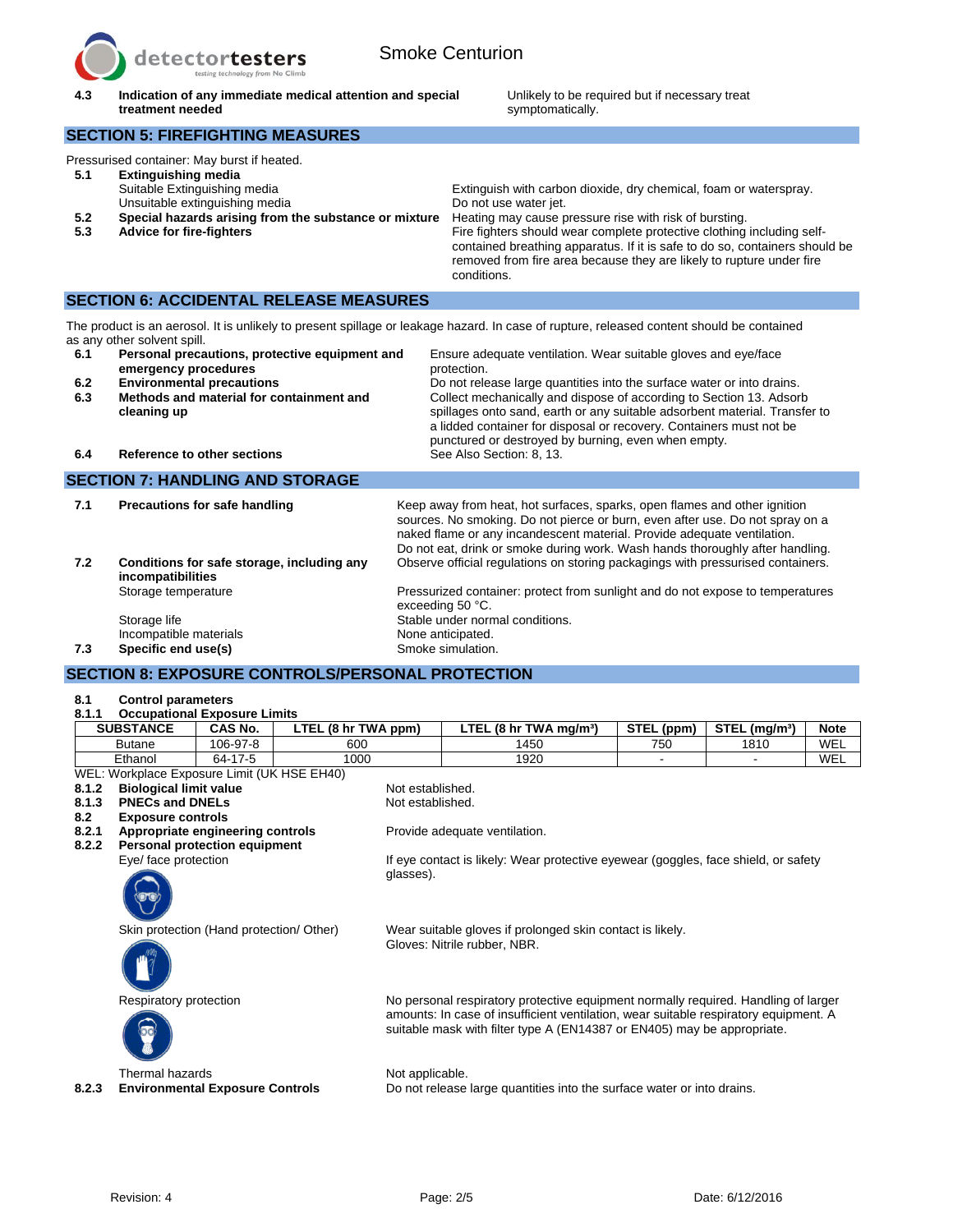

# **SECTION 9: PHYSICAL AND CHEMICAL PROPERTIES**

| 9.1 | Information on basic physical and chemical   |                                          |
|-----|----------------------------------------------|------------------------------------------|
|     | properties                                   |                                          |
|     | Appearance                                   | Aerosol.                                 |
|     | Colour                                       | Colourless.                              |
|     | Odour                                        | Characteristic.                          |
|     | Odour threshold                              | Not determined.                          |
|     | рH                                           | Not determined.                          |
|     | Melting point/freezing point                 | Not determined.                          |
|     | Initial boiling point and boiling range      | -44 °C                                   |
|     | Flash Point                                  | <0 °C                                    |
|     | Evaporation rate                             | Not available.                           |
|     | Flammability (solid, gas)                    | Extremely flammable.                     |
|     | Upper/lower flammability or explosive limits | Explosive Limit Ranges: 1.5 - 15.0 Vol-% |
|     | Vapour pressure                              | 4.3 bar @ 20 °C                          |
|     | Density                                      | 0.58 g/cm <sup>3</sup> @ 20 °C           |
|     | Vapour density                               | Not determined.                          |
|     | Relative density                             | Not determined.                          |
|     | Solubility(ies)                              | Immiscible with water.                   |
|     | Partition coefficient: n-octanol/water       | Not determined.                          |
|     | Ignition temperature                         | 365 °C                                   |
|     | Auto-ignition temperature                    | Product is not selfigniting.             |
|     | <b>Decomposition Temperature</b>             | Not determined.                          |
|     | Kinematic Viscosity                          | Not determined.                          |
|     | <b>Explosive properties</b>                  | Not explosive.                           |
|     | Oxidising properties                         | Not oxidising.                           |
| 9.2 | <b>Other information</b>                     |                                          |
|     | Organic solvents - Content                   | 96.4%                                    |

# **SECTION 10: STABILITY AND REACTIVITY**

**10.1 Reactivity Reactivity Reactivity Reactivity Reactivity Reactivity Reactivity Reactivity Reactivity Reactivity Reactivity Reactivity Reactivity Reactivity Reactivity Reactivity Reactivi** 

- 
- **10.2 Chemical stability Stable under normal conditions.**<br>**10.3 Possibility of hazardous reactions** Stable under normal conditions.
- **10.4 Conditions to avoid Heat and direct sunlight.**
- **10.5 Incompatible materials 10.5 Incompatible materials**
- **10.6 Hazardous decomposition product(s)** None known.

# **SECTION 11: TOXICOLOGICAL INFORMATION**

- **11.1 Information on toxicological effects**
- **11.1.1 Mixtures Acute toxicity**<br> **Acute toxicity**<br> **Acute toxicity**<br> **Acute toxicity**<br> **Acute toxicity**<br> **Acute toxicity Corrosivity Corrosivity Not classified.**<br> **Sensitisation Repeated dose toxicity <br>Carcinogenicity <b>Carcinogenicity No** evidence of ca **Toxicity for reproduction Aspiration hazard None anticipated.**<br> **Other information 11.2** Other information

**Non-irritant.** It is not a skin sensitiser. **Carcinogenicity** No evidence of carcinogenicity. **Mutagenicity**<br> **There is no evidence of mutagenic potential.**<br> **Toxicity for reproduction**<br> **None anticipated.** 

**10.3 Possibility of hazardous reactions** Stable under normal conditions. No hazardous reactions known if used for its

# **SECTION 12: ECOLOGICAL INFORMATION**

| Toxicitv                                          | Low toxicity to aquatic organisms.                                            |
|---------------------------------------------------|-------------------------------------------------------------------------------|
| Persistence and degradability                     | The product is readily biodegradable. Unlikely to persist.                    |
| 12.3 Bioaccumulative potential                    | The product has no potential for bioaccumulation.                             |
| Mobility in soil                                  | Immiscible with water. The product is predicted to have low mobility in soil. |
| <b>Results of PBT and vPvB assessment</b><br>12.5 | Not classified as PBT or vPvB.                                                |
| Other adverse effects                             | None                                                                          |
|                                                   |                                                                               |
|                                                   |                                                                               |

intended purpose.

# **SECTION 13: DISPOSAL CONSIDERATIONS**

| 13.1 | Waste treatment methods       | Recycle only completely emptied packaging. Containers must not be punctured or      |
|------|-------------------------------|-------------------------------------------------------------------------------------|
|      |                               | destroyed by burning, even when empty. Non-emptied aerosol: Dispose of wastes in an |
|      |                               | approved waste disposal facility. Do NOT landfill.                                  |
| 13.2 | <b>Additional Information</b> | Disposal should be in accordance with local, state or national legislation.         |
|      |                               |                                                                                     |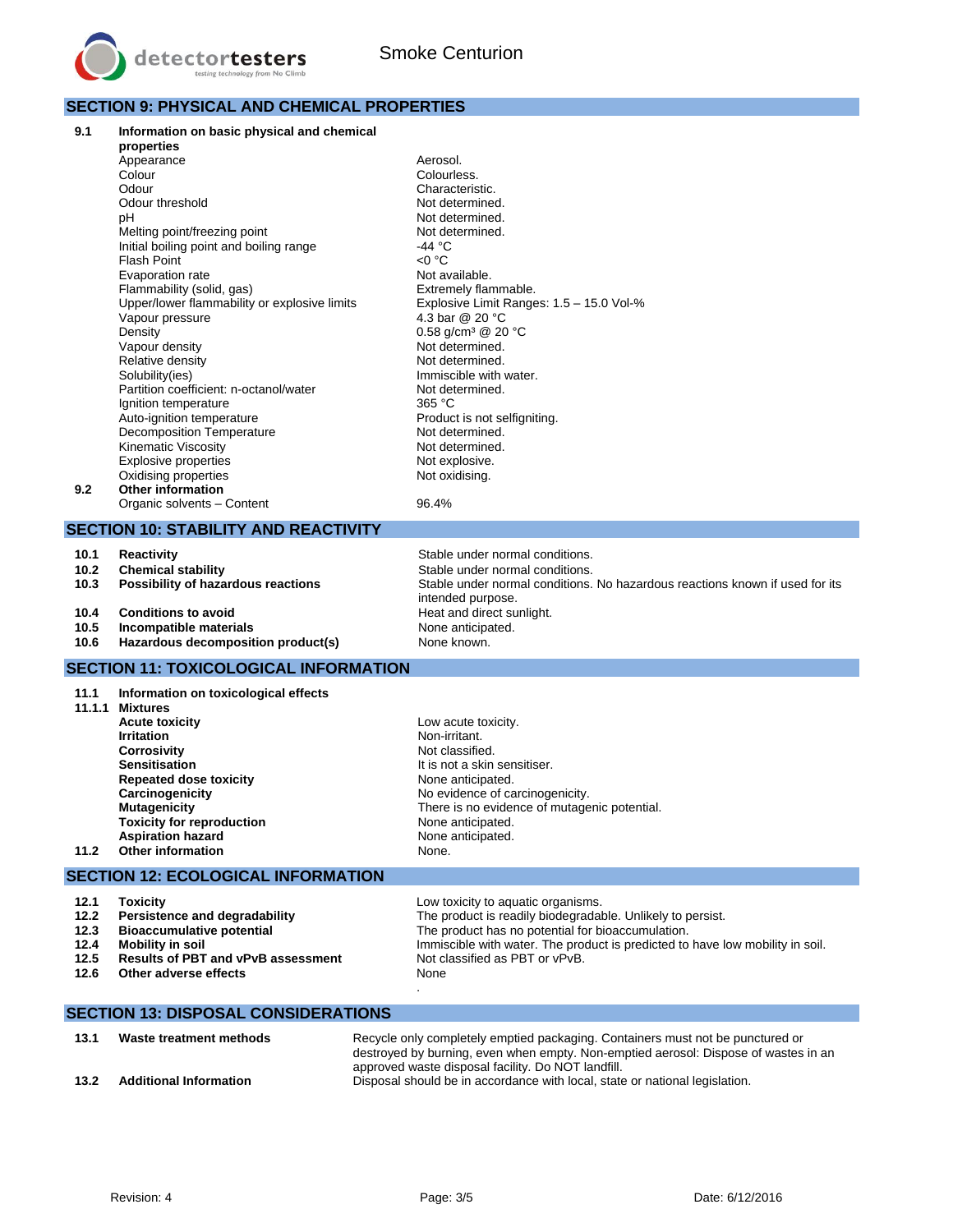

**SECTION 14: TRANSPORT INFORMATION 14.1 UN number ADR, IMDG, IATA** UN 1950 **14.2 UN proper shipping name ADR IMDG IATA** 1950 AEROSOLS AEROSOLS AEROSOLS, Flammable **14.3 Transport hazard class(es) ADR** Class / Classification 2 5F Gases. Label 2.1 **IMDG, IATA** Class / Division 2.1 Label 2.1 **14.4 Packing group ADR, IMDG, IATA** None. **14.5 Environmental hazards** Marine Pollutant<br> **Special precautions for user** No. No. No. No. No. No. Narning: Gases. **14.6 Special precautions for user** Kemler Code IMDG EMS F-D, S-U **14.7 Transport in bulk according to Annex II of MARPOL 73/78 and**  Not applicable. **14.8 Additional Information ADR** Limited Quantity (LQ) 3.1 Limited Quantity (LQ) ADR Transport Category 2<br>
Tunnel Restriction Code<br>
N Not applicable in Limited Quantities. **IMDG** Limited Quantity (LQ) 1L **IATA** Limited Quantity (LQ) 1L UN Model Regulation UN 1950, AEROSOLS, 2.1 **SECTION 15: REGULATORY INFORMATION 15.1 Safety, health and environmental regulations/legislation specific for the substance or mixture**

**15.1.1 EU regulations**

Authorisations and/or Restrictions On Use<br>Candidate List of Substances of Very High Concern for Authorisation **Number 1988** All chemicals are not listed. Candidate List of Substances of Very High Concern for Authorisation REACH: ANNEX XVII Restrictions on the manufacture, placing on the market and use of certain dangerous substances, mixtures and articles REACH: ANNEX XIV List of substances subject to authorisation **All chemicals are not listed.**<br>Community Rolling Action Plan (CoRAP) Corner and Digital and the community Rolling Action Plan (CoRAP) Community Rolling Action Plan (CoRAP) **15.1.2 National regulations**

Wassergefährdungsklasse (Germany) Ethanol WGK class 1 Technical Instructions (air)

VOC-CH 96.45% VOC-EU 559.4g/l DanishMAL Code 3-1<br> **Chemical Safety Assessment** Chemical Safety Assessment Chemical Safety Assessment **15.2** Chemical Safety Assessment

All chemicals are not listed.

| WGK class 1 |            |
|-------------|------------|
| Class       | Share in % |
|             | $-100$     |